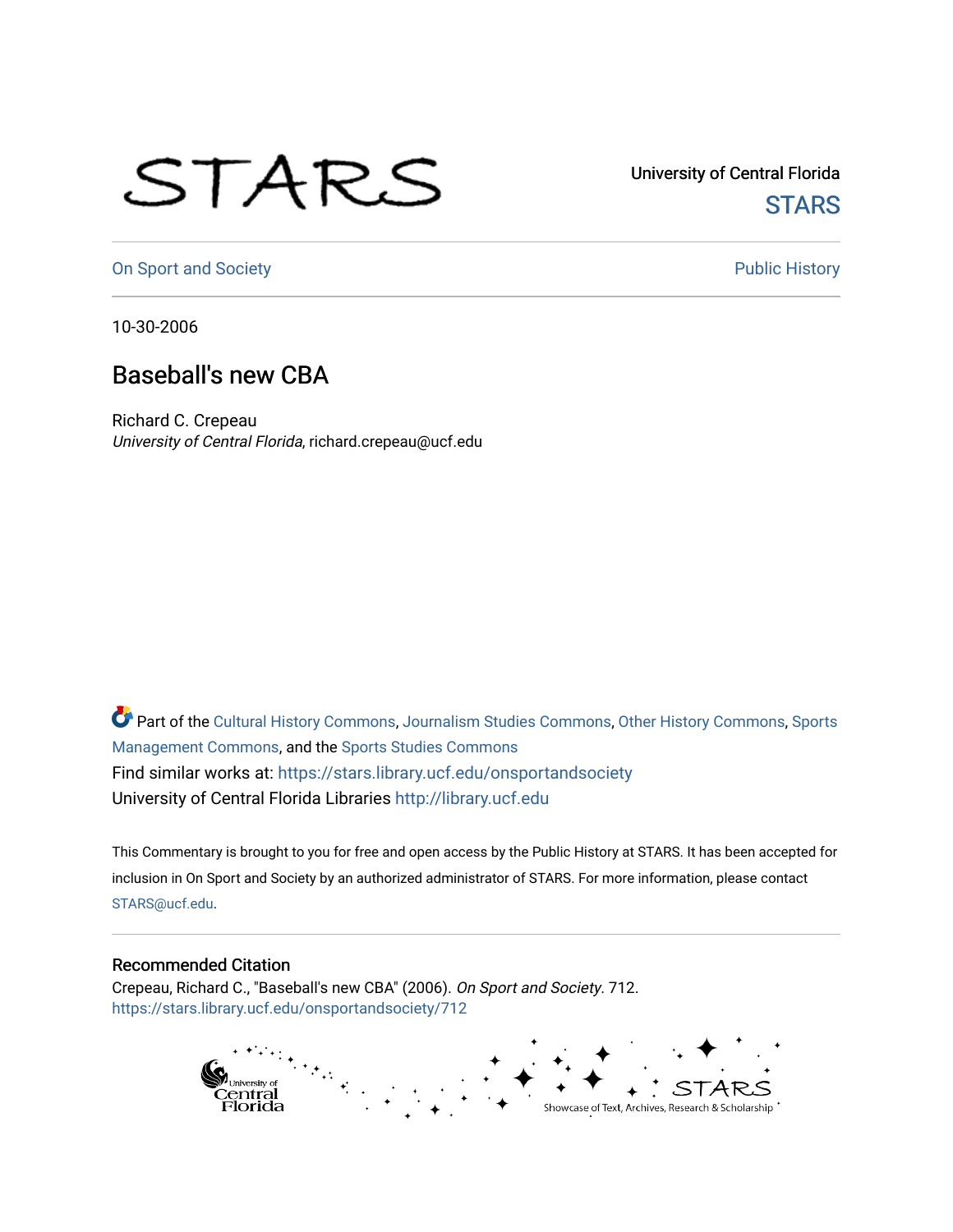## SPORT AND SOCIETY FOR H-ARETE Baseball's new CBA OCTOBER 30, 2006

As the World Series came to an end on Friday with Tony LaRussa receiving his latest anointing from the fans of Cardinal Nation (prepare yourselves for another book), others were left to wonder at the fantastic turnaround by the Tigers, who went from juggernaut to gift-givers in less than a week. The baseball story that was of greater significance was the announcement that a new contract agreement had been reached between the Players Association and the baseball owners. Collective bargaining, it seems, has worked once again, establishing a two time winning streak for the players, the owners, and the fans.

In August of 2003, when the current agreement was negotiated and agreed upon, it was the first time, after eight failures, that an agreement had been reached without a lockout or a strike. This was an historic achievement. At the time, the question was: could this be replicated when contract negotiation time came around again? Was the 2003 agreement an aberration, or did it mark a significant change in labor relations for baseball? Had the owners finally given up the on the notion of breaking the union? Did both sides now have a lasting commitment to the collective bargaining process?

We may now have answers to all these questions. To see Donald Fehr and Bud Selig standing together on the field in front of a national television audience lauding the new agreement was intriguing and encouraging. They almost looked like selfsatisfied elder statesmen, both men having aged and both having dropped the strident tones of the past. As Rick said to Captain Renault at the end of Casablanca, "Louis, I think this is the beginning of a beautiful friendship."

The average baseball fan remains disinterested in arguments between the millionaires and the billionaires, and as a result last week's announcement of labor peace quickly receded into the background. Kenny Rogers's uncontrolled substance had much more appeal to fans and pundits alike.

The new agreement will run for five years and guarantees that baseball will have experienced sixteen years of labor peace before it ends. The interest in breaking that peace will fade with time, especially if prosperity continues.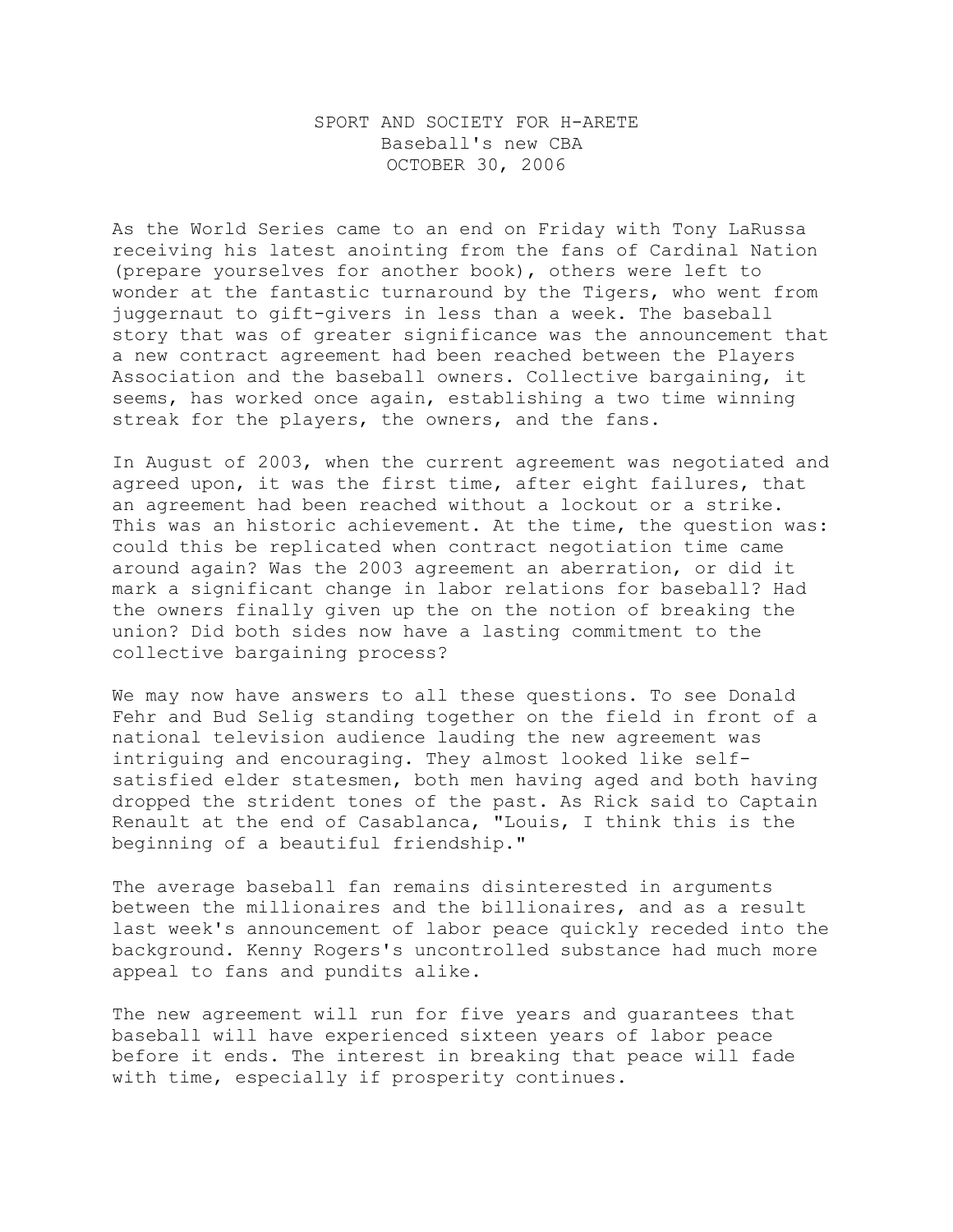Commissioner Selig was obviously pleased, terming this "a golden era in every way," adding that the "last agreement produced stunning growth and revenue. I believe that five years from now people will be stunned how well we grew the sport." There was no talk of suffering franchises or contraction, the prohibition of which continues in the new contract.

In point of fact, there is little change in this new agreement. There will be minor changes in the luxury tax and in revenue sharing, the minimum salary will increase slightly by steps over the years, at both the major and minor league levels. There is some tinkering with free agency rules and signing dates as well as compensation, and there is one potentially significant change in the signing date for players drafted before they finish college.

The drug testing agreement will remain in place as is, and there is no plan for HGH testing unless a reliable urine test is developed. There is some willingness to discuss a blood test for HGH under certain circumstances, but again a reliable test is a prerequisite to any such discussion.

Donald Fehr was pleased with the agreement. A twenty year veteran of the negotiating process, Fehr said he never really believed that an agreement could be reached before the expiration of an existing agreement. Fehr also believes that the owners and the Players Association came out of their experience working together on the World Baseball Classic with a new understanding that they could in fact do things together, an understanding that facilitated the recent negotiations.

Selig was reflective as he pointed out that there were no leaks during this negotiation and no dueling press conferences. "In other words, these negotiations were conducted professionally, with dignity and with results. These negotiations were emblematic of the new spirit of cooperation and trust that now exists between the clubs and the players."

The key words here are "professional," "cooperation," and "trust," words that many would have doubted could ever be used in describing the baseball labor scene.

And so it is now time for me to say that after all these years of attacking "Bud" Selig, I am ready to admit that in the past five years Selig has played a leadership role in two major developments for baseball. The first was his push for the World